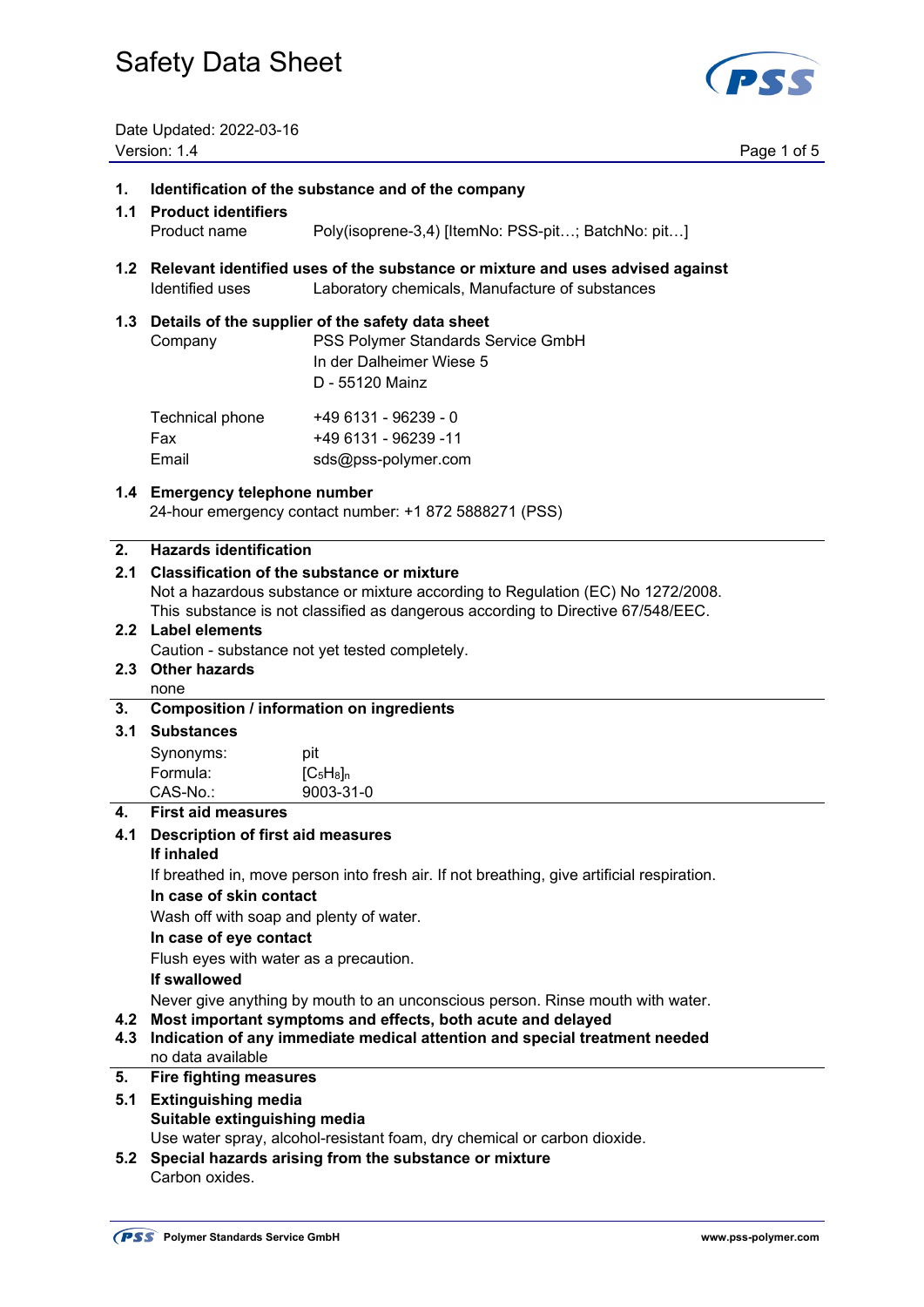| Product name:            | Poly(isoprene-3,4) |
|--------------------------|--------------------|
| Date Updated: 2022-03-16 |                    |
| Version: 1.4             |                    |



Page 2 of 5

|     | 5.3 Advice for fire fighters                                                                                                                                                                                                                                                                                            |  |  |
|-----|-------------------------------------------------------------------------------------------------------------------------------------------------------------------------------------------------------------------------------------------------------------------------------------------------------------------------|--|--|
|     | Wear self contained breathing apparatus for fire fighting if necessary.                                                                                                                                                                                                                                                 |  |  |
|     | 5.4 Further information                                                                                                                                                                                                                                                                                                 |  |  |
|     | no data available                                                                                                                                                                                                                                                                                                       |  |  |
| 6.  | <b>Accidental release measures</b>                                                                                                                                                                                                                                                                                      |  |  |
|     | 6.1 Personal precautions, protective equipment and emergency procedures                                                                                                                                                                                                                                                 |  |  |
|     | Avoid dust formation. Avoid breathing vapors, mist or gas.                                                                                                                                                                                                                                                              |  |  |
| 6.2 | <b>Environmental precautions</b>                                                                                                                                                                                                                                                                                        |  |  |
|     | Do not let product enter drains.                                                                                                                                                                                                                                                                                        |  |  |
| 6.3 | Methods and materials for containment and cleaning up                                                                                                                                                                                                                                                                   |  |  |
|     | Keep in suitable, closed containers for disposal.<br>6.4 Reference to other sections                                                                                                                                                                                                                                    |  |  |
|     | For disposal see section 13.                                                                                                                                                                                                                                                                                            |  |  |
| 7.  | <b>Handling and storage</b>                                                                                                                                                                                                                                                                                             |  |  |
|     | 7.1 Precautions for safe handling                                                                                                                                                                                                                                                                                       |  |  |
|     | Normal measures for preventive fire protection.                                                                                                                                                                                                                                                                         |  |  |
|     | 7.2 Conditions for safe storage, including any incompatibilities                                                                                                                                                                                                                                                        |  |  |
|     | Store in cool place. Keep container tightly closed in a dry and well-ventilated place.                                                                                                                                                                                                                                  |  |  |
|     | Containers which are opened must be carefully resealed and kept upright to prevent leakage.                                                                                                                                                                                                                             |  |  |
| 7.3 | Specific end use(s)                                                                                                                                                                                                                                                                                                     |  |  |
|     | no data available                                                                                                                                                                                                                                                                                                       |  |  |
| 8.  | Exposure controls / personal protection                                                                                                                                                                                                                                                                                 |  |  |
| 8.1 | <b>Control parameters</b>                                                                                                                                                                                                                                                                                               |  |  |
|     | Components with workplace control parameters                                                                                                                                                                                                                                                                            |  |  |
| 8.2 | <b>Exposure controls</b>                                                                                                                                                                                                                                                                                                |  |  |
|     | Appropriate engineering controls                                                                                                                                                                                                                                                                                        |  |  |
|     | General industrial hygiene practice.                                                                                                                                                                                                                                                                                    |  |  |
|     | Personal protective equipment                                                                                                                                                                                                                                                                                           |  |  |
|     | <b>Eye/face protection</b>                                                                                                                                                                                                                                                                                              |  |  |
|     | Use equipment for eye protection tested and approved under appropriate government standards<br>such as NIOSH (US) or EN 166(EU).                                                                                                                                                                                        |  |  |
|     | <b>Skin protection</b>                                                                                                                                                                                                                                                                                                  |  |  |
|     | Handle with gloves. Gloves must be inspected prior to use. Use proper glove removal technique<br>(without touching glove's outer surface) to avoid skin contact with this product. Dispose of<br>contaminated gloves after use in accordance with applicable laws and good laboratory practices.<br>Wash and dry hands. |  |  |
|     | The selected protective gloves have to satisfy the specifications of EU Directive 89/686/EEC and<br>the standard EN 374 derived from it.                                                                                                                                                                                |  |  |
|     | <b>Body Protection</b>                                                                                                                                                                                                                                                                                                  |  |  |
|     | Choose body protection in relation to its type, to the concentration and amount of dangerous<br>substances, and to the specific work-place. The type of protective equipment must be selected<br>according to the concentration and amount of the dangerous substance at the specific workplace.                        |  |  |
|     | <b>Respiratory protection</b>                                                                                                                                                                                                                                                                                           |  |  |
|     | Respiratory protection is not required. Where protection from nuisance levels of dusts are<br>desired, use type N95 (US) or type P1 (EN 143) dust masks. Use respirators and components<br>tested and approved under appropriate government standards such as NIOSH (US) or CEN<br>(EU).                                |  |  |
|     | <b>Control of environmental exposure</b>                                                                                                                                                                                                                                                                                |  |  |
|     | Do not let product enter drains.                                                                                                                                                                                                                                                                                        |  |  |
|     |                                                                                                                                                                                                                                                                                                                         |  |  |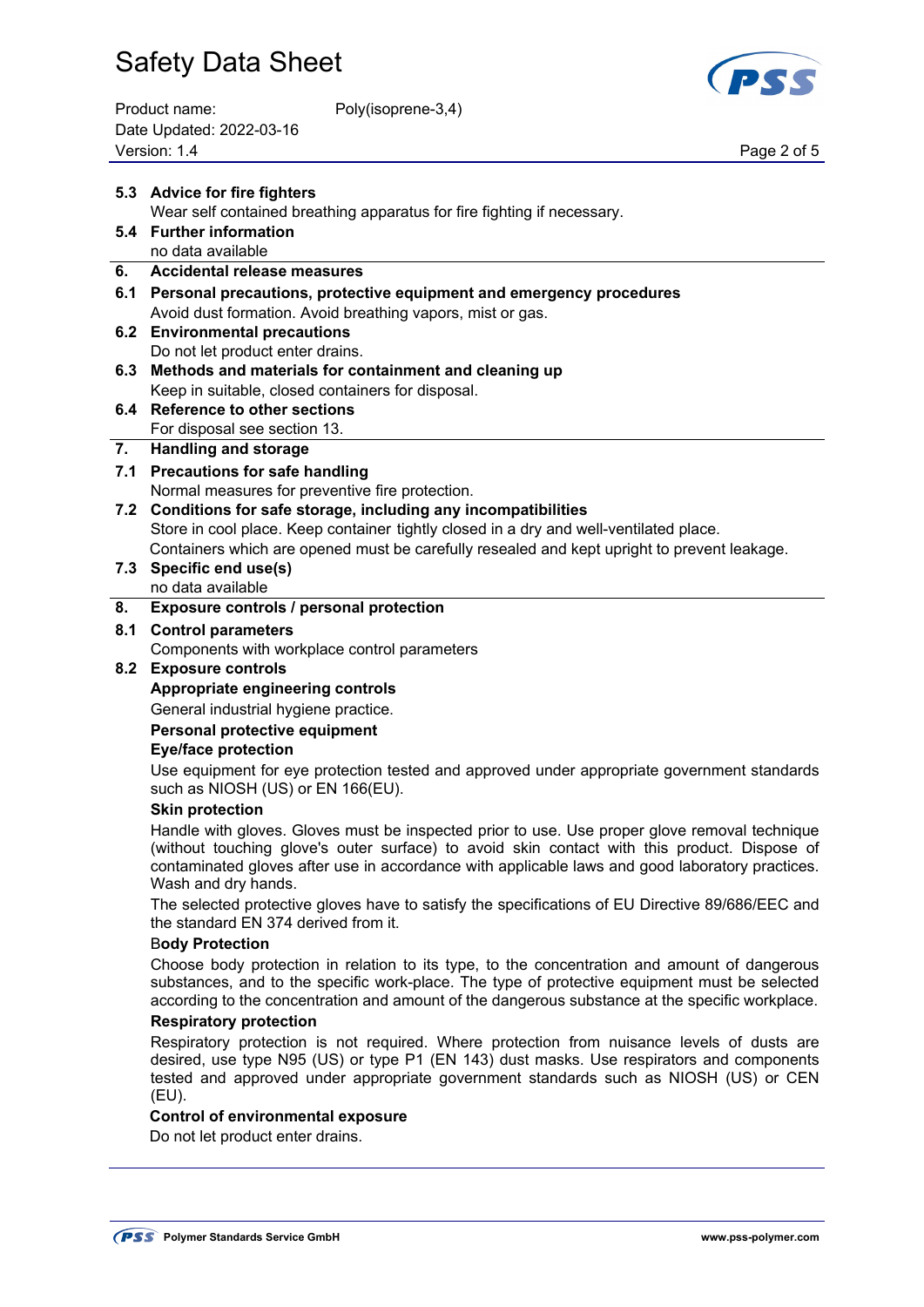Product name: Poly(isoprene-3,4) Date Updated: 2022-03-16 Version: 1.4 Page 3 of 5



| 9.  | <b>Physical and chemical properties</b>               |                   |  |  |
|-----|-------------------------------------------------------|-------------------|--|--|
| 9.1 | Information on basic physical and chemical properties |                   |  |  |
|     | Appearance                                            | Form: solid       |  |  |
|     | Odour                                                 | no data available |  |  |
|     | <b>Odour Threshold</b>                                | no data available |  |  |
|     | pH                                                    | no data available |  |  |
|     | Melting point/freezing point                          | no data available |  |  |
|     | Initial boiling point and boiling range               | no data available |  |  |
|     | <b>Flash Point</b>                                    | no data available |  |  |
|     | Evaporation rate                                      | no data available |  |  |
|     | Flammability                                          | no data available |  |  |
|     | Upper/lower flammability or explosive limits          | no data available |  |  |
|     | Vapour pressure                                       | no data available |  |  |
|     | Vapour density                                        | no data available |  |  |
|     | Relative density                                      | no data available |  |  |
|     | Water solubility                                      | no data available |  |  |
|     | Partition coefficient: n- Octanol/Water               | no data available |  |  |
|     | Auto ignition temperature                             | no data available |  |  |
|     | Decomposition temperature                             | no data available |  |  |
|     | Viscosity                                             | no data available |  |  |
|     | <b>Explosive properties</b>                           | no data available |  |  |
|     | Oxidizing properties                                  | no data available |  |  |
|     | 9.2 Other safety information                          |                   |  |  |
|     | no data available                                     |                   |  |  |
|     | 10. Stability and reactivity                          |                   |  |  |
|     | 10.1 Reactivity                                       |                   |  |  |
|     | no data available                                     |                   |  |  |
|     | 10.2 Chemical stability                               |                   |  |  |
|     | no data available                                     |                   |  |  |
|     | 10.3 Possibility of hazardous reactions               |                   |  |  |
|     | no data available                                     |                   |  |  |
|     | <b>10.4 Conditions to avoid</b><br>no data available  |                   |  |  |
|     | 10.5 Incompatible materials                           |                   |  |  |
|     | Strong oxidizing agents                               |                   |  |  |
|     | 10.6 Hazardous decomposition products                 |                   |  |  |
|     | Other decomposition products - no data available      |                   |  |  |
| 11. | <b>Toxicological information</b>                      |                   |  |  |
|     | 11.1 Information on toxicological effects             |                   |  |  |
|     | <b>Acute toxicity</b>                                 |                   |  |  |
|     | no data available<br><b>Skin corrosion/irritation</b> |                   |  |  |
|     |                                                       |                   |  |  |
|     | no data available                                     |                   |  |  |
|     | Serious eye damage/eye irritation                     |                   |  |  |
|     | no data available                                     |                   |  |  |
|     | <b>Respiratory or skin sensitisation</b>              |                   |  |  |
|     | no data available                                     |                   |  |  |
|     | Germ cell mutagenicity                                |                   |  |  |

no data available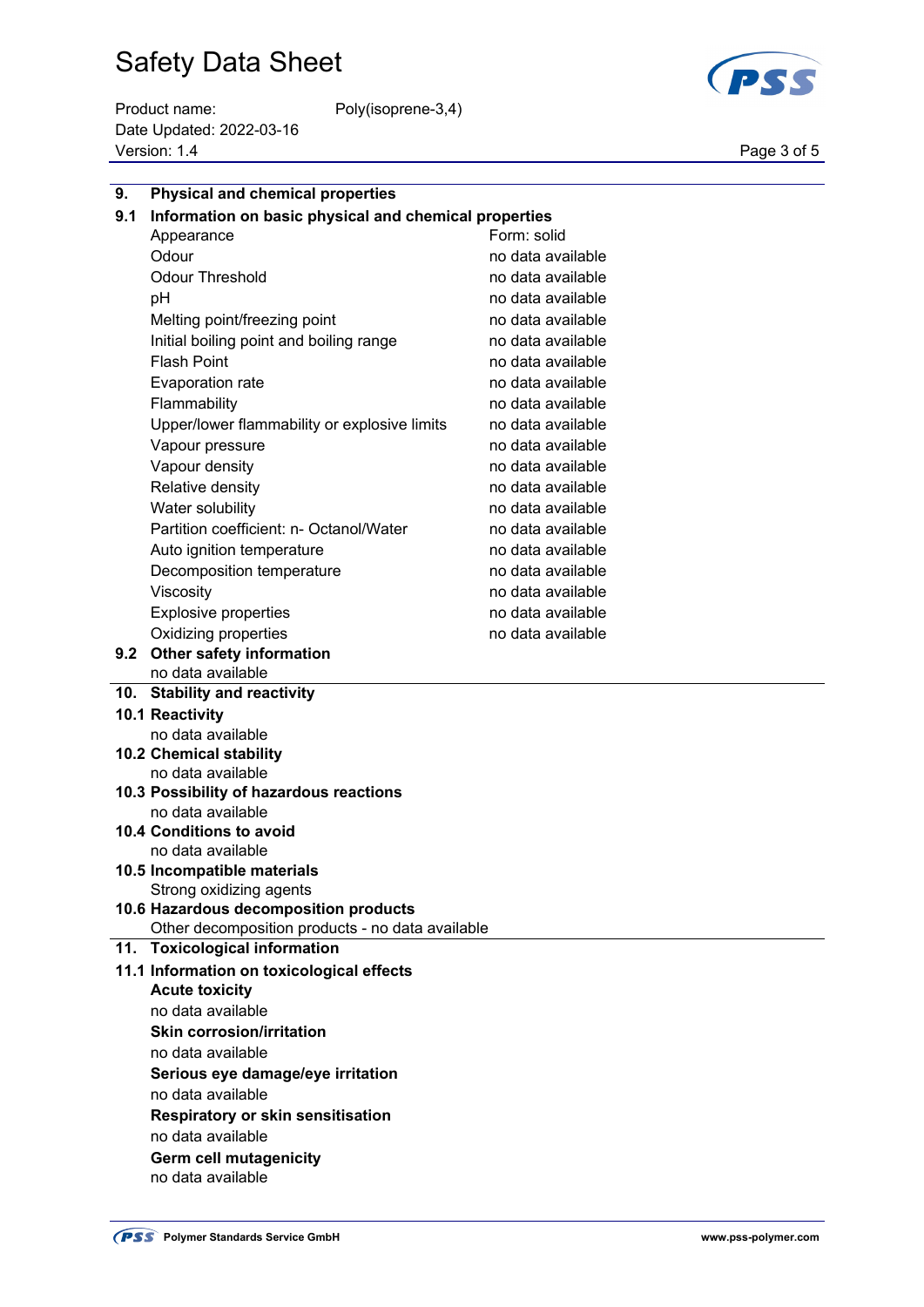| Product name:            | Poly(isoprene-3,4) |             |
|--------------------------|--------------------|-------------|
| Date Updated: 2022-03-16 |                    |             |
| Version: 1.4             |                    | Page 4 of 5 |

oly(isoprene-3,4)



| Carcinogenicity |  |
|-----------------|--|
|                 |  |

 IARC: No component of this product present at levels greater than or equal to 0.1% is identified as probable, possible or confirmed human carcinogen by IARC.

| <b>Reproductive toxicity</b>                     |                                                                            |                                                                     |
|--------------------------------------------------|----------------------------------------------------------------------------|---------------------------------------------------------------------|
| no data available                                |                                                                            |                                                                     |
| Specific target organ toxicity - single exposure |                                                                            |                                                                     |
| no data available                                |                                                                            |                                                                     |
|                                                  | Specific target organ toxicity - repeated exposure                         |                                                                     |
| no data available                                |                                                                            |                                                                     |
| <b>Aspiration hazard</b>                         |                                                                            |                                                                     |
| no data available                                |                                                                            |                                                                     |
| <b>Potential health effects</b>                  |                                                                            |                                                                     |
| <b>Inhalation</b>                                |                                                                            | May be harmful if inhaled. May cause respiratory tract irritation.  |
| Ingestion                                        | May be harmful if swallowed.                                               |                                                                     |
| <b>Skin</b>                                      |                                                                            | May be harmful if absorbed through skin. May cause skin irritation. |
| <b>Eyes</b>                                      | May cause eye irritation.                                                  |                                                                     |
| <b>Additional Information</b>                    |                                                                            |                                                                     |
|                                                  |                                                                            |                                                                     |
| RTECS: Not available                             |                                                                            |                                                                     |
| 12. Ecological information                       |                                                                            |                                                                     |
| 12.1 Toxicity                                    |                                                                            |                                                                     |
| no data available                                |                                                                            |                                                                     |
| 12.2 Persistence and degradability               |                                                                            |                                                                     |
| no data available                                |                                                                            |                                                                     |
| 12.3 Bioaccumulative potential                   |                                                                            |                                                                     |
| no data available                                |                                                                            |                                                                     |
| 12.4 Mobility in soil                            |                                                                            |                                                                     |
| no data available                                |                                                                            |                                                                     |
| 12.5 Results of PBT and vPvB assessment          |                                                                            |                                                                     |
| no data available                                |                                                                            |                                                                     |
| 12.6 Other adverse effects                       |                                                                            |                                                                     |
| no data available                                |                                                                            |                                                                     |
| 13. Disposal considerations                      |                                                                            |                                                                     |
| 13.1 Waste treatment methods                     |                                                                            |                                                                     |
| <b>Product</b>                                   |                                                                            |                                                                     |
|                                                  | Offer surplus and non-recyclable solutions to a licensed disposal company. |                                                                     |
| <b>Contaminated packaging</b>                    |                                                                            |                                                                     |
| Dispose of as unused product.                    |                                                                            |                                                                     |
| 14. Transport information                        |                                                                            |                                                                     |
| 14.1 UN number                                   |                                                                            |                                                                     |
| ADR/RID: -                                       | IMDG: -                                                                    | IATA: -                                                             |
| 14.2 UN proper shipping name                     |                                                                            |                                                                     |
| ADR/RID:                                         | Not dangerous goods                                                        |                                                                     |
|                                                  |                                                                            |                                                                     |
| IMDG:                                            | Not dangerous goods                                                        |                                                                     |
| IATA:                                            | Not dangerous goods                                                        |                                                                     |
| 14.3 Transport hazard class(es)                  |                                                                            |                                                                     |
| ADR/RID: -                                       | IMDG: -                                                                    | IATA: -                                                             |
| 14.4 Packaging group                             |                                                                            |                                                                     |
| ADR/RID: -                                       | IMDG: -                                                                    | IATA: -                                                             |